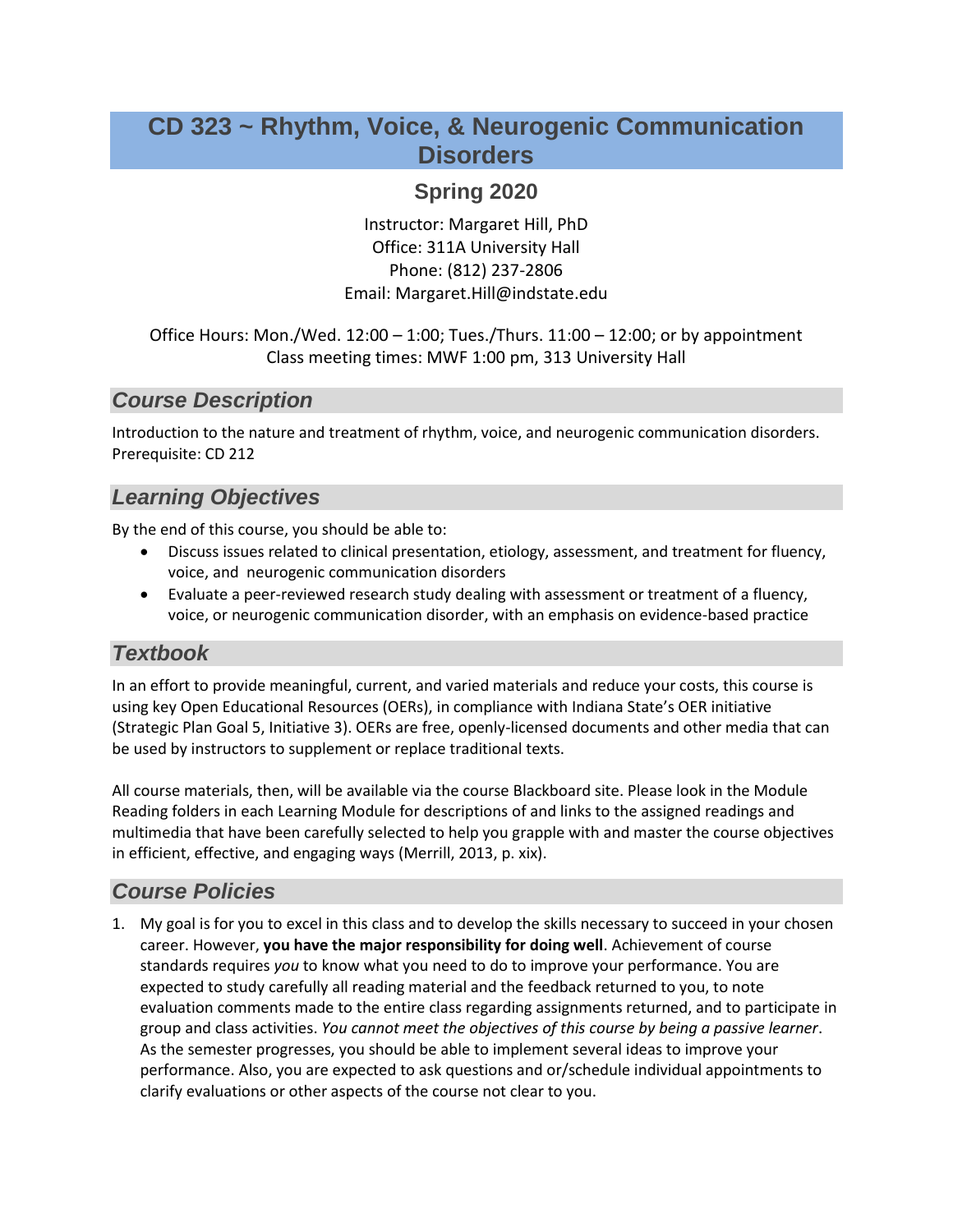- 2. **Time-management** is crucial to your success as a student. Typical 3-credit-hour courses meet 2.5 hours every week, and you are expected to spend 2-3 times that on activities outside the classroom. Therefore, in general you should spend a total of 7.5-10 hours per week for this course.
- 3. Turn in all work on time. Work turned in after the posted due date and time is considered late. **Late work on assignments will be penalized one letter grade.** It is always possible to submit an assignment before the due date. Always make backup copies of your work in the event of a computer problem, as technical issues are not a valid excuse for late work.

Requests to make up missed in-class quizzes will be granted only in exceptional circumstances and only with written documentation (doctor's note, obituary, etc.) If you know in advance that you will need to miss class on the day of a scheduled quiz, or if you have missed a quiz due to exceptional unforeseen circumstances, **please contact me as soon as possible.**

- 4. **ETIQUETTE: Be courteous and respectful** to your classmates and your instructor through considerate etiquette. In this course, you are expected to comply with the **Sycamore Standard** which emphasizes respect, dignity, and integrity. In this course, that includes (but is not limited to):
	- a. Maintaining a formal, respectful, civil, professional tone with *all* course communications, including but not limited to journals, discussion boards, wikis, and emails.
	- b. Use Standard American English for all projects and posts. This means no text-speak.
	- c. Avoid derogatory language, obscenity, and hate speech.
	- d. Avoid the use of CAPS in writing, as this indicates shouting.

Consider applying these **Examples of Good Netiquette to your online communications throughout** your courses. The [ISU Code of Student Conduct](https://www.indstate.edu/code-of-student-conduct) grants instructors authority to maintain classroom discipline, including asking disruptive students to leave the classroom.

5. It is expected that you will attend class regularly and arrive on time. Attendance will be taken at all class meetings, and absences will only be excused with appropriate documentation. Students with fewer than three (3) unexcused absences during the semester will receive a 3% bonus toward their overall course grade.

#### *Communication Policy*

Please understand that your professor is not on-call 24/7. You can expect responses to your inquiries based on the following guidelines:

- You should **check your ISU email daily** to stay current and avoid missing any important announcements or other correspondence. Missing important communications may jeopardize your success in the course. To email your instructors or classmates, you can access the Send Email feature through Blackboard via the Tools button.
- Before emailing your instructor a question or calling, please **consult the Syllabus, Blackboard site, and textbook.** You will find many answers among the sources provided. Emails or phone messages that ask questions that can be answered by reading the available resources will result in a response conveying as much.
- Emails to the instructor will be **answered in no later than 48 business hours** (and usually sooner); emails are not likely to be answered during the weekend or on holidays. Be assured, I *will* respond to your inquiries.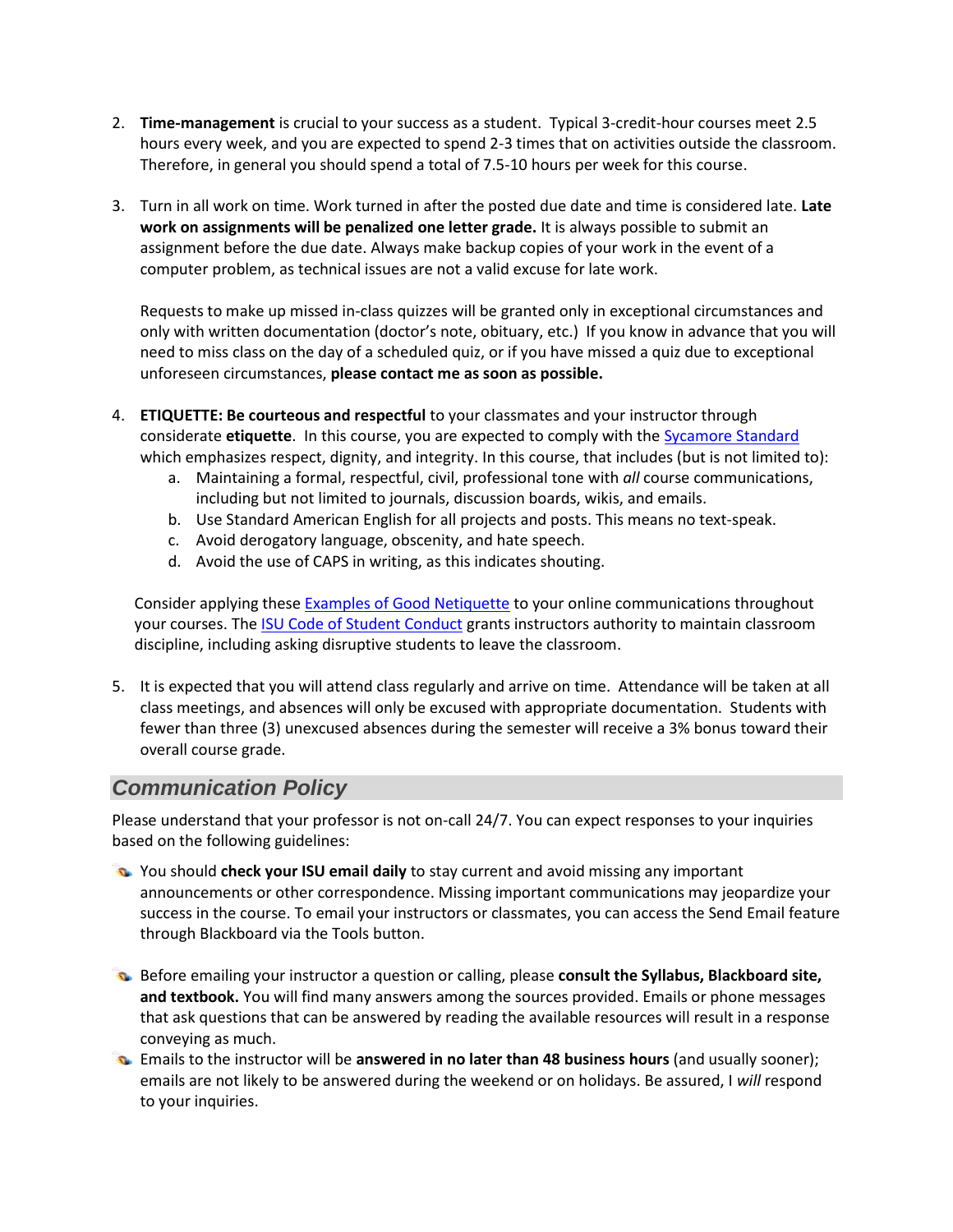- Emails must be sent **using your ISU email account** (associated with Blackboard). Emails that are sent using non-ISU accounts are automatically funneled by the email program into the junk folder, which is very rarely checked.
- **Emails must contain at least the following information**: your name and the course ID (CD 213). Emails that do not contain the above identifying information may be deemed spam/junk and may be inadvertently deleted.
- The *easiest* and most *efficient* way to get ahold of me is email; however, if you choose to call, v**oicemails** to my office phone will be returned within two business days. I am not available to take phone calls after 4:30 p.m. Eastern time.

#### *Grades*

The following scale will be used to determine grades:

| A+ | 97-100% | C+ | 77-79%    |
|----|---------|----|-----------|
| А  | 94-96%  | C  | 74-76%    |
| А- | 90-93%  | C- | 70-73%    |
| B+ | 87-89%  | D+ | 67-69%    |
| В  | 84-86 % | D  | 64-66%    |
| B- | 80-83%  | D- | 60-63%    |
|    |         | F  | $0 - 59%$ |

The work you do this semester will be weighted as follows:

| In-Class Quizzes                 | 12% |
|----------------------------------|-----|
| Exam 1                           | 12% |
| Exam 2                           | 12% |
| Exam 3                           | 12% |
| <b>Weekly Reflections</b>        | 26% |
| <b>Research Study Assignment</b> | 13% |
| In-Class Activities              | 13% |

All of the above grading categories are defined below:

- *1. 12 In-Class Quizzes (1% of grade each):* There will be a series of 13 in-class quizzes over the course of the semester. Quizzes will assess factual knowledge of material that was covered in class and/or the resources available on Blackboard. Your lowest quiz score will be dropped, so that only 12 quiz scores will figure into your overall course grade.
- 2. *3 Take-Home Exams (12% of grade each):* Exams will be based on material covered in readings, other resources, and in class. All exams will be take-home and will consist of short-answer essay questions. The final exam will *not* be cumulative but will only include material covered during the last part of the course.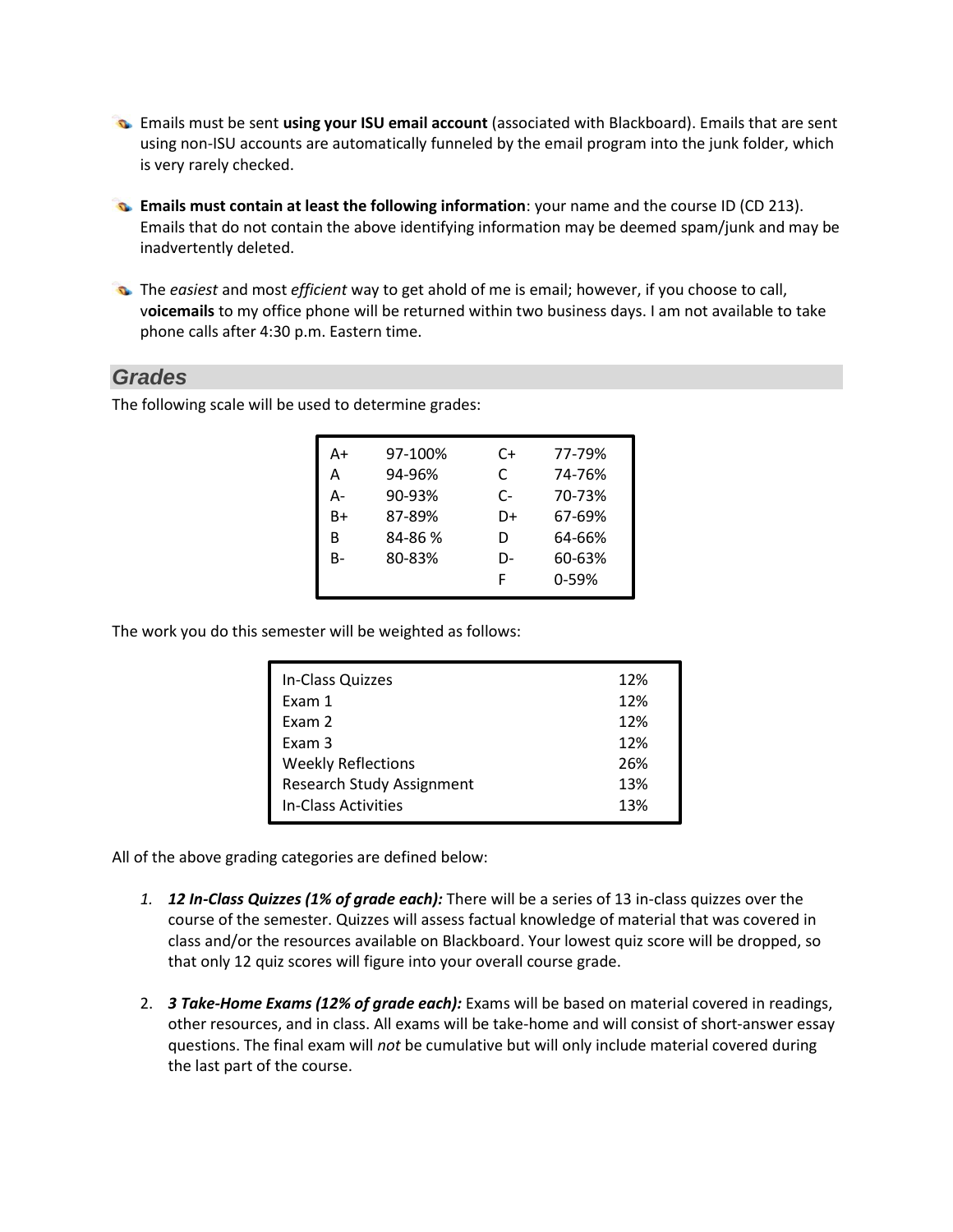- 3. *Weekly Reflections (2% of grade each):* Each week you will be asked to view a video or visit a website and respond, in writing, to a series of open-ended reflection questions. Reflections will be due on Blackboard before the start of class each Wednesday.
- *4. Research Study Assignment (13% of grade):* You will choose a peer-reviewed research article about assessment or treatment of a fluency, neurogenic, or voice disorder and complete a brief written assignment about the study. The choice of an appropriate research article will count for 2% of your overall grade, and the written portions of the assignment will count for 11% of your overall course grade.
- 5. *In-Class Activities (1% of grade each):* We will have a series of hands-on or discussion activities during class meeting times, as listed below. You will receive full credit for participation in each activity.

Throughout the semester, you can expect to receive grades (along with any associated feedback) within two weeks of the exam or due date. You can also set up your **Blackboard notifications** so that you are emailed each time a grade has been updated.

#### **TENTATIVE COURSE SCHEDULE:**

*Please note:* This tentative schedule may be revised, as necessary, during the semester. Any changes will be discussed in class and posted on the course Blackboard site.

| <b>Week</b>   | Date          | <b>Topic</b>                                | <b>Assignments</b>            |
|---------------|---------------|---------------------------------------------|-------------------------------|
| $\mathbf{1}$  | Wed., Jan. 15 | Intro to Rhythm, Voice, & Neurogenics       |                               |
|               | Fri., Jan. 17 | <b>Fluency Disorders: Clinical Features</b> | In-Class Activity #1          |
| $\mathcal{P}$ | Mon., Jan. 20 | Martin Luther King Jr. Day - No Classes     |                               |
|               | Wed., Jan. 22 | <b>Fluency Disorders: Clinical Features</b> | <b>Reflection #1 Due Wed.</b> |
|               | Fri., Jan. 24 |                                             |                               |
| 3             | Mon., Jan. 27 |                                             | In-Class Activity #2          |
|               |               |                                             | Quiz 1 Mon.                   |
|               | Wed., Jan. 29 | <b>Fluency Disorders: Etiology</b>          | <b>Reflection #2 Due Wed.</b> |
|               | Fri., Jan. 31 |                                             |                               |
| 4             | Mon., Feb. 3  |                                             | In-Class Activity #3          |
|               |               |                                             | Quiz 2 Mon.                   |
|               | Wed., Feb. 5  | <b>Fluency Disorders: Assessment</b>        | <b>Reflection #3 Due Wed.</b> |
|               | Fri., Feb. 7  |                                             |                               |
| 5             | Mon., Feb. 10 | Fluency Disorders: Treatment with           | In-Class Activity #4          |
|               |               |                                             | Quiz 3 Mon.                   |
|               | Wed., Feb. 12 | Children                                    | <b>Reflection #4 Due Wed.</b> |
|               | Fri., Feb. 14 |                                             |                               |
| 6             | Mon., Feb. 17 | Fluency Disorders: Treatment with           | In-Class Activity #5          |
|               |               |                                             | Quiz 4 Mon.                   |
|               | Wed., Feb. 19 | Adults                                      | <b>Reflection #5 Due Wed.</b> |
|               | Fri., Feb. 21 |                                             |                               |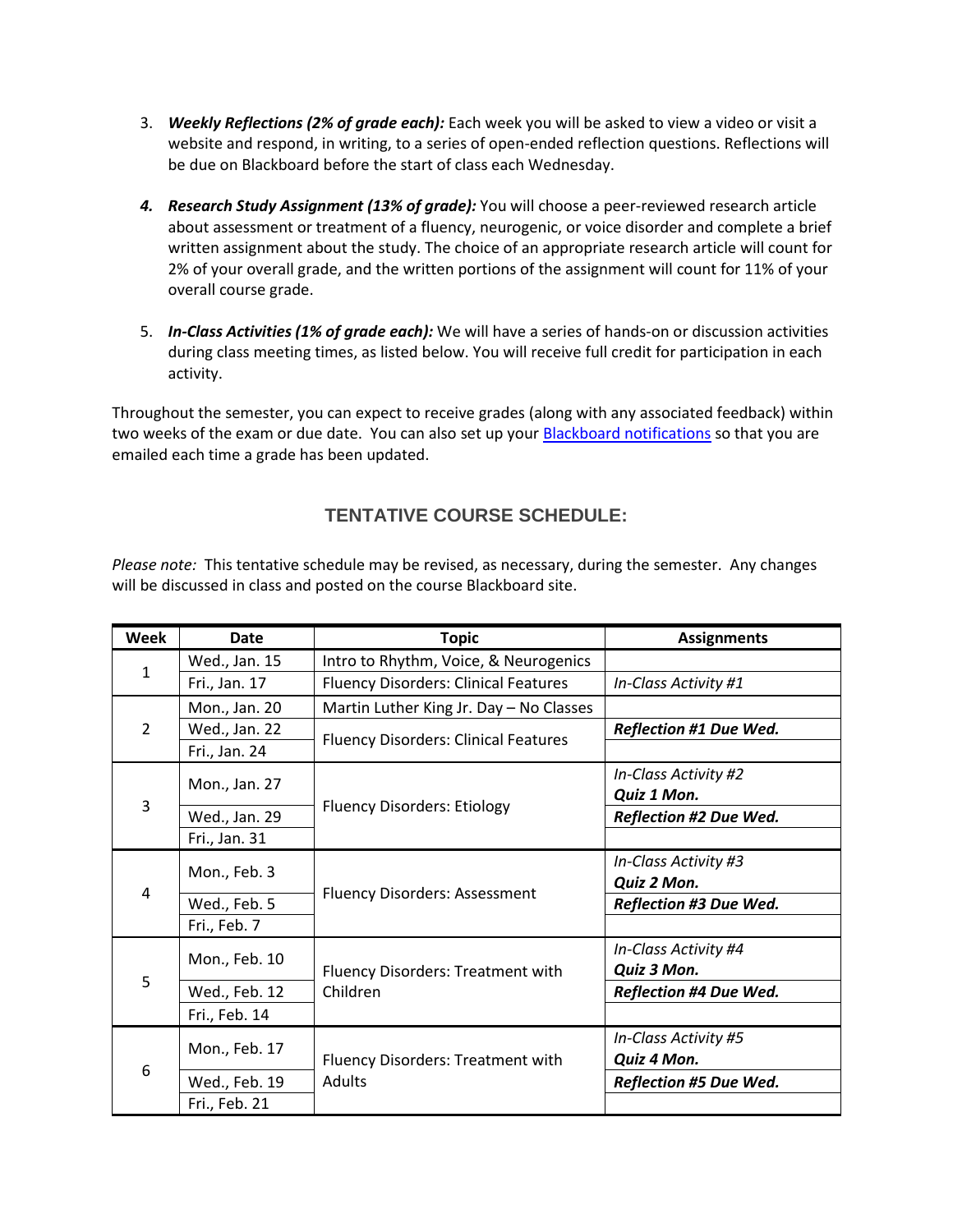| 7  | Mon., Feb. 24 |                                           | In-Class Activity #6                 |
|----|---------------|-------------------------------------------|--------------------------------------|
|    |               | Neurogenic Disorders: Clinical            | Quiz 5 Mon.                          |
|    | Wed., Feb. 26 | Features                                  | <b>Reflection #6 Due Wed.</b>        |
|    | Fri., Feb. 28 |                                           | Exam #1 Due Fri.                     |
|    | Mon., Mar. 2  |                                           | In-Class Activity #7                 |
| 8  |               | Neurogenic Disorders: Etiology            | Quiz 6 Mon.                          |
|    | Wed., Mar. 4  |                                           | <b>Reflection #7 Due Wed.</b>        |
|    | Fri., Mar. 6  | Neurogenic Disorders: Assessment          |                                      |
|    | Mon., Mar. 9  |                                           | In-Class Activity #8                 |
| 9  |               |                                           | Quiz 7 Mon.                          |
|    | Wed., Mar. 11 |                                           | <b>Reflection #8 Due Wed.</b>        |
|    | Fri., Mar. 13 |                                           |                                      |
|    | Mon., Mar. 16 |                                           | In-Class Activity #9                 |
| 10 |               | Neurogenic Disorders: Treatment           | Quiz 8 Mon.                          |
|    | Wed., Mar. 18 |                                           | <b>Reflection #9 Due Wed.</b>        |
|    | Fri., Mar. 20 |                                           |                                      |
|    | Mon., Mar. 23 |                                           |                                      |
|    | Wed., Mar. 25 | Spring Break - No Classes                 |                                      |
|    | Fri., Mar. 27 |                                           |                                      |
|    | Mon., Mar. 30 | <b>Voice Disorders: Clinical Features</b> | In-Class Activity #10                |
| 11 |               |                                           | Quiz 9 Mon.                          |
|    | Wed., Apr. 1  |                                           | Reflection #10 Due Wed.              |
|    | Fri., Apr. 3  |                                           | Exam #2 Due Fri.                     |
|    | Mon., Apr. 6  | <b>Voice Disorders: Etiology</b>          | In-Class Activity #11                |
| 12 |               |                                           | Quiz 10 Mon.                         |
|    | Wed., Apr. 8  |                                           | Reflection #11 Due Wed.              |
|    | Fri., Apr. 10 |                                           | Choice of Research Article Due Fri.  |
|    | Mon., Apr. 13 |                                           | In-Class Activity #12                |
| 13 |               | Voice Disorders: Assessment               | Quiz 11 Mon.                         |
|    | Wed., Apr. 15 |                                           | Reflection #12 Due Wed.              |
|    | Fri., Apr. 17 |                                           |                                      |
|    | Mon., Apr. 20 | <b>Voice Disorders: Treatment</b>         | In-Class Activity #13                |
| 14 |               |                                           | Quiz 12 Mon.                         |
|    | Wed., Apr. 22 |                                           | Reflection #13 Due Wed.              |
|    | Fri., Apr. 24 |                                           | Research Article Assignment Due Fri. |
| 15 | Mon., Apr. 27 |                                           | Quiz 13 Mon.                         |
|    | Wed., Apr. 29 | <b>Study Week</b>                         |                                      |
|    | Fri., May 1   |                                           |                                      |
|    | Wed., May 6   | Exam 3 Due (3:00 p.m.)                    |                                      |

# *Plagiarism, Academic Honesty, and Citing Sources*

In academia, our ideas are our currency. Since this is the case, we make sure that we recognize appropriately the work (or ideas) of others that we use and we expect them to do the same when they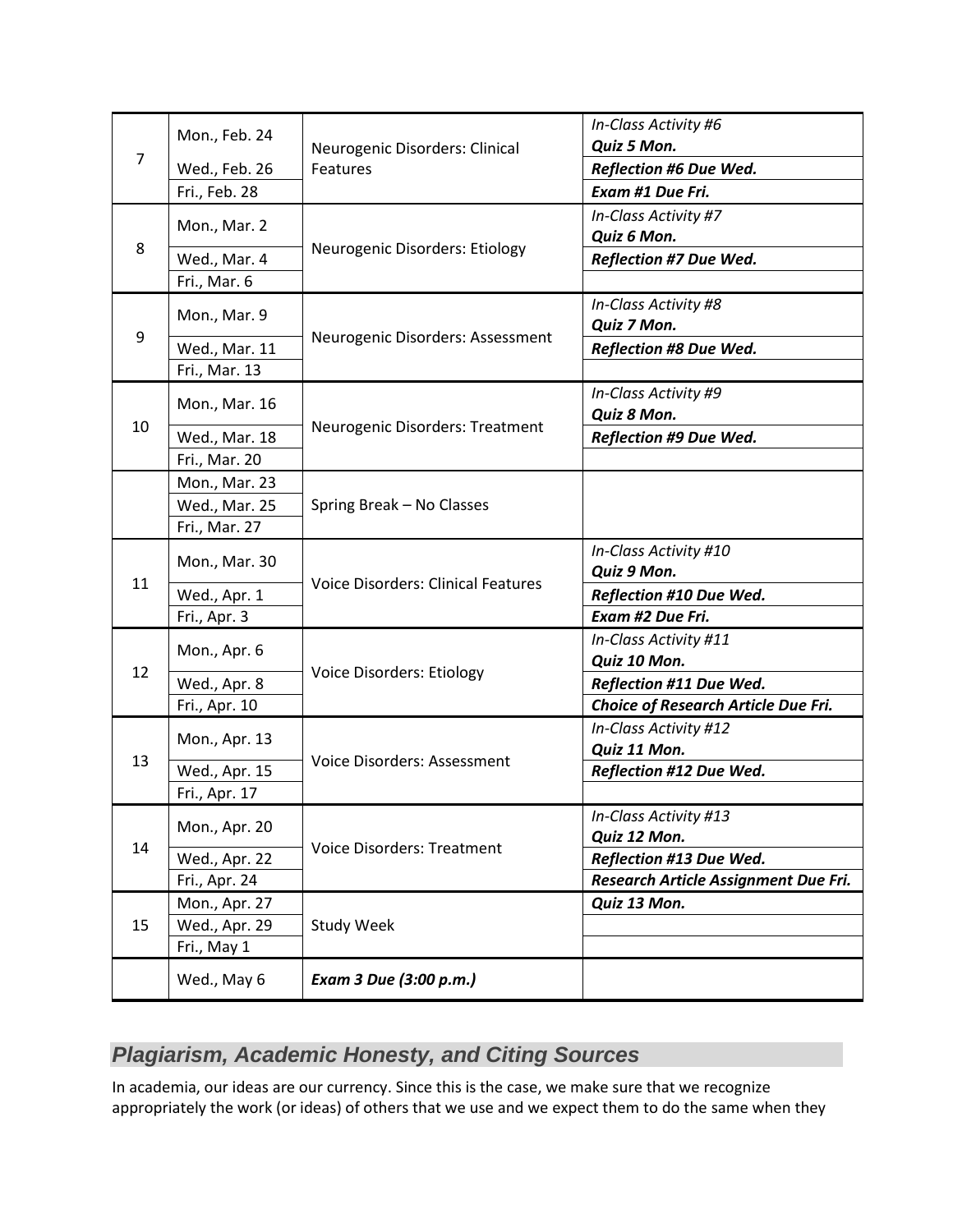use our ideas. You, too, are expected to give credit when using another person's ideas. When writing a paper, you must use correctly either the MLA or APA citation style. If you intentionally plagiarize (falsify or contrive sources, lift text directly from a book or website, submit another person's work as your own, etc.), you will earn a 0% on the assignment in question and I will report your conduct to Student Judicial.

### *Statement on Non-Discrimination, Harassment, and Sexual Misconduct*

Indiana State University is committed to inclusive excellence. To further this goal, the university does not tolerate discrimination in its programs or activities on the basis of: race, color, national origin, gender, age, sexual orientation, gender identity or expression, disability, veteran status, or any other protected class. Title IX of the Educational Amendments of 1972 in particular prohibits discrimination based on sex in any educational institution that receives federal funding. This includes sexual violence, sexual misconduct, sexual harassment, dating violence, domestic violence, and stalking. If you witness or experience any forms of the above discrimination, you are asked to report the incident immediately to Public Safety: 812-237-5555 or to the Equal Opportunity & Title IX Office: 812-237-8954.

With respect to sexual discrimination, instructors, faculty, and some staff are required by law and institutional policy to report what you share with them to the Equal Opportunity & Title IX Office. You do, however, have the option of sharing your information with the following confidential resources on campus that are not required to share:

- ISU Student Counseling Center: 812-237-3939; Gillum Hall, 2<sup>nd</sup> Floor
- Women's Resource Center/Victim Advocate: 812-237-3829; HMSU 7<sup>th</sup> Floor
- Associate Dean of Students/Respondent Advocate: 812-237-3829; HMSU 8<sup>th</sup> Floor

For more information about discrimination and the support resources to you through the Equal Opportunity & Title IX Office, visit this website: [https://www.indstate.edu/equalopportunity-titleix.](https://www.indstate.edu/equalopportunity-titleix) Please direct any questions or concerns to: Assistant Vice President for Equal Opportunity and Title IX Director; 812-237-8954; Parsons Hall 223; [ISU-equalopportunity-titleix@indstate.edu.](mailto:ISU-equalopportunity-titleix@indstate.edu)

# *ACES Departmental Diversity Statement*

Diversity enriches us and calls us to action. We affirm that diversity in the teaching and learning process heightens our effectiveness as professionals, citizens, and social justice advocates. We continually strive to enhance a departmental culture of inclusiveness, as we engage with the different voices that comprise our local, national, and global societies.

# *Americans with Disabilities Act Statement*

Indiana State University seeks to provide effective services and accommodation for qualified individuals with documented disabilities. If you need an accommodation because of a documented disability, you are required to register with Disabled Student Services within the Center for Student Success [https://www.indstate.edu/services/student-success/cfss/student-support-services/disability-student](https://www.indstate.edu/services/student-success/cfss/student-support-services/disability-student-services)[services.](https://www.indstate.edu/services/student-success/cfss/student-support-services/disability-student-services) You can contact the Center at  $237 - 2700$ ,  $1<sup>st</sup>$  floor Normal Hall.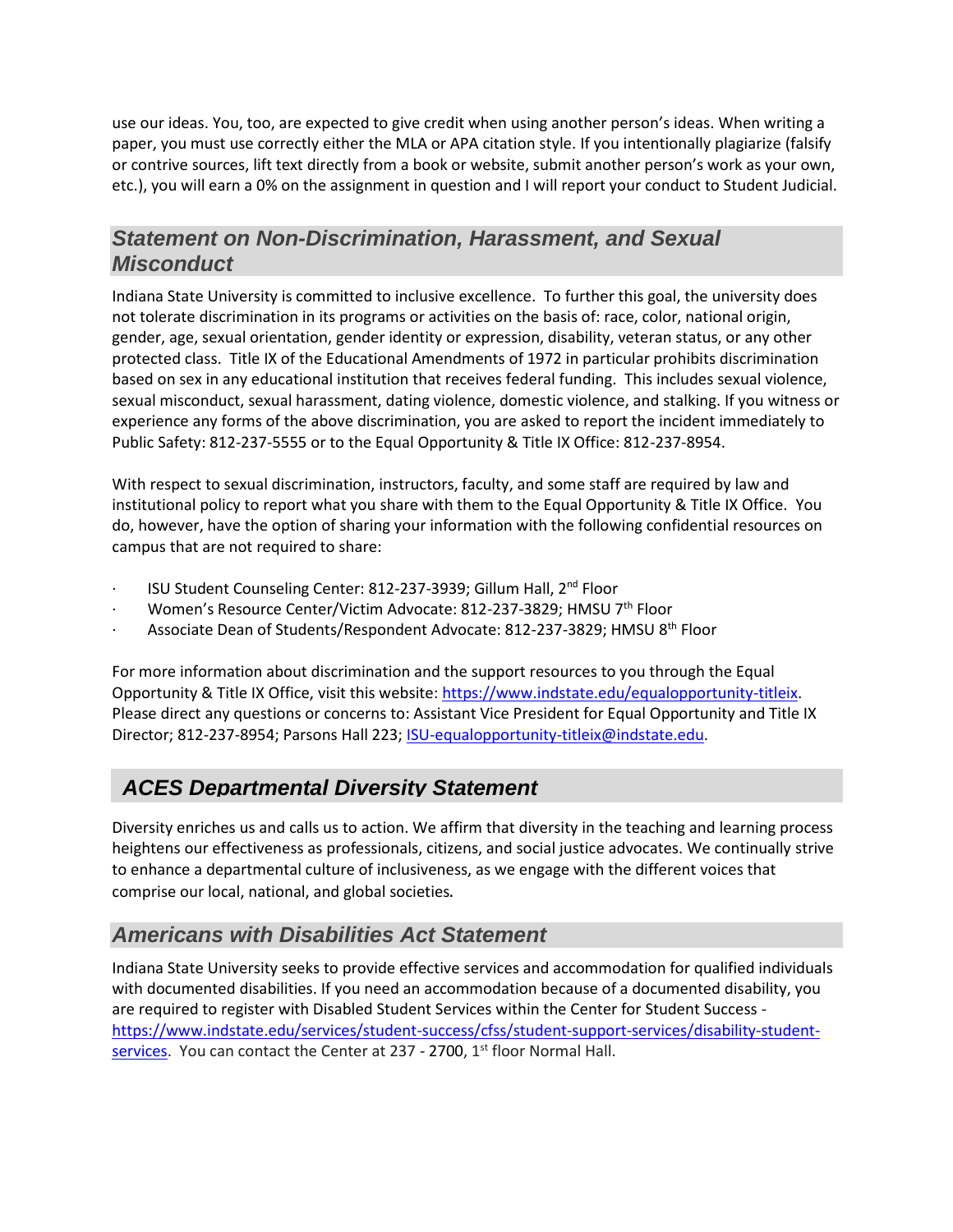# *Laptop and Cell Phone Policy*

Laptop Not Required for Course: Usage Permitted:

While there will no in-class assignments or examinations for which the laptop will be used, your use of a laptop is generally permitted as long as usage remains within the bounds of Code of Student Conduct and it conforms to the provisions of this course as laid out in this syllabus. There may be periods where laptop usage is forbidden and if that occurs, failure to comply with this direction will be viewed as a violation of the Code of Student Conduct.

Cell phones are to be turned off or placed on 'silent' during class and kept out of sight. Please be courteous and refrain from distracting your classmates by checking phone calls, text messages, etc. during class.

### *"The Sycamore Standard"*

Indiana State University Students at Indiana State University are expected to accept certain personal responsibilities that constitute the "standard" for behavior in a community of scholars.

As a student at Indiana State University:

I will practice personal and academic integrity; I will commit my energies to the pursuit of truth, learning, and scholarship; I will foster an environment conducive to the personal and academic accomplishment of all students; I will avoid activities that promote bigotry or intolerance; I will choose associations and define my relationships with others based on respect for individual rights and human dignity; I will conduct my life as a student in a manner that brings honor to me and to the University Community; I will discourage actions or behaviors by others that are contrary to these standards.

Adopted by the Indiana State University Student Government Association, April 17, 2002.

# *Academic Freedom Statement*

"Teachers are entitled to freedom in the classroom in discussing their subject, but they should be careful not to introduce into their teaching controversial matter which has no relation to their subject."

The preceding comes from the American Association of University Professors statement on academic freedom. Though the entire statement speaks to many issues, it is this portion on the conduct of the course that is most relevant. This means that faculty have the right to conduct their class in a fashion they deem appropriate as long as the material presented meets the learning objectives laid out by the entire faculty.<http://www.aaup.org/AAUP/pubsres/policydocs/contents/1940statement.htm>